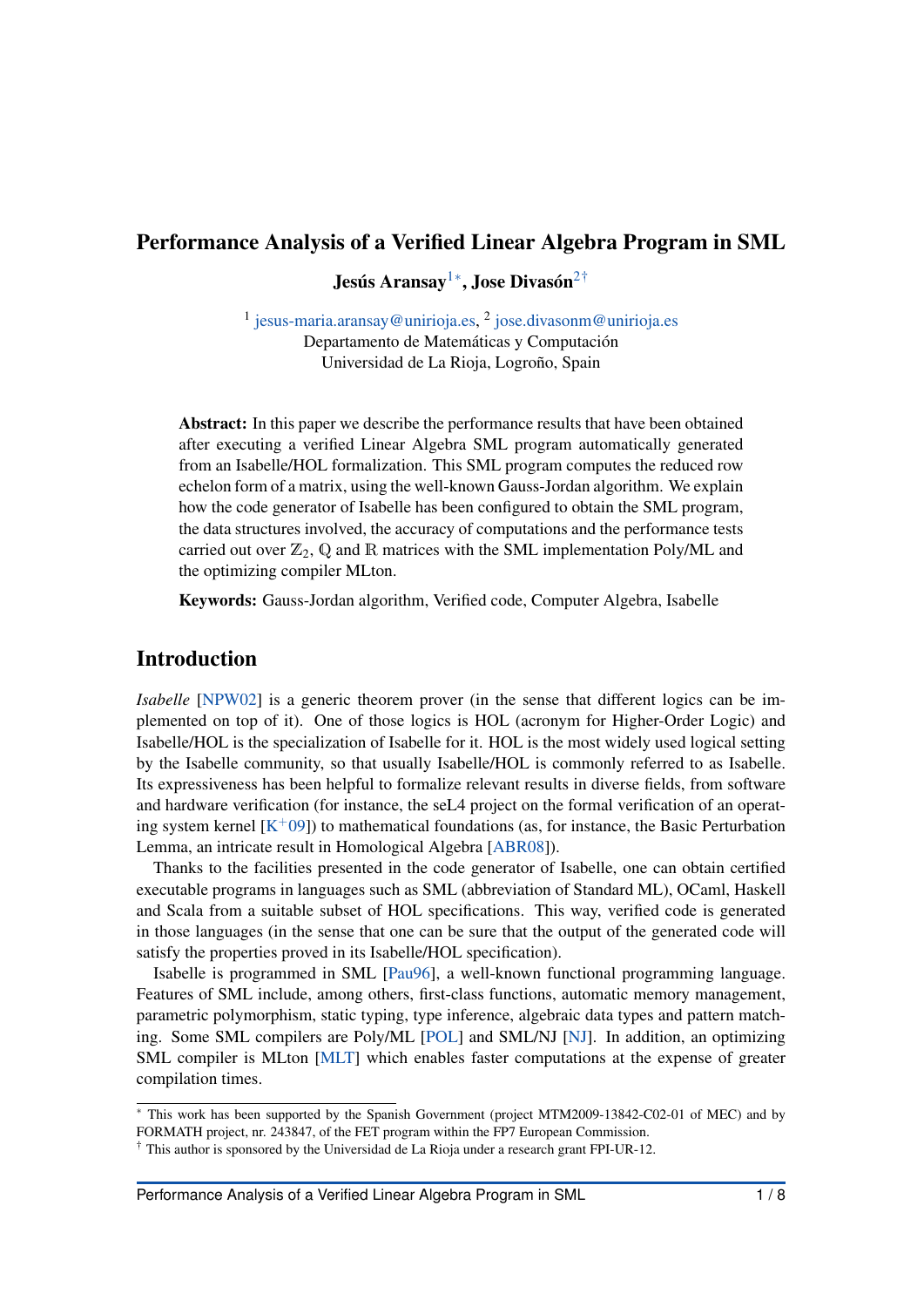The main objective of this paper is to present the results obtained in the execution of a verified SML program generated from the formalization in Isabelle/HOL of a well-known Linear Algebra algorithm: the Gauss-Jordan elimination. In order to do that, we present the specific setup that we have configured on top of the standard Isabelle code generator trying to obtain better performance. This article is divided as follows: in Section [1](#page-1-0) we introduce the Gauss-Jordan algorithm whose properties we have formalized in Isabelle/HOL. Then, in Section [2](#page-1-1) we present how the code generator of Isabelle has been configured in order to obtain an SML program. In Section [3](#page-3-0) the experimental results obtained from the benchmarks are shown and explained, together with some conclusions and further work.

## <span id="page-1-0"></span>1 The Gauss-Jordan Algorithm

The Gauss-Jordan algorithm is a well-known and useful Linear Algebra algorithm. It is a method with several applications; for instance, it is used to solve systems of linear equations, compute the rank of matrices and calculate the inverse or the determinant of a matrix. Given any matrix over a field, the algorithm returns its *reduced row echelon form*. The reduced row echelon form of a matrix (hereafter, rref) is another matrix that satisfies several properties (see [\[Rom08\]](#page-7-7) for a complete definition). The Gauss-Jordan algorithm and its properties have been formalized in Isabelle/HOL (see [\[ADb\]](#page-7-8)); a technical report which shows how this formalization has been carried out is presented in [\[ADa\]](#page-7-9).

# <span id="page-1-1"></span>2 Setting Up the Code Generator of Isabelle

Once we have formalized in Isabelle/HOL the Gauss-Jordan algorithm and its properties, we aim at generating a verified SML version from it. In order to do that, we have to suitably configure the code generator of Isabelle to obtain an efficient implementation in SML.

### 2.1 Mapping Matrices from Isabelle to SML

The data types used both in Isabelle/HOL and SML are crucial, because of their influence in the formalization and the performance tests. In Isabelle/HOL, two representations have been used. In the first one the correctness of the algorithm is proved. The second one is introduced to obtain a better performance, preserving the correctness since the equivalence between operations in both representations is formally proved inside Isabelle/HOL. The idea is that formalizations have to be carried out over an abstract representation (the first one) which facilitates this work, whereas an efficient concrete representation (the second one) is only used during the code generation process.

The first representation defines matrices as functions over finite domains. The idea of having underlying finite types for the indices of matrices has great advantages, from the formalization point of view. For instance, the type system enforces that matrix operations (such as addition or substraction) are only performed on matrices of equal dimensions (this would not be the case if we were to use, for instance, a list of lists to represent matrices). The algorithm can be executed using this representation, but it offers very poor performance.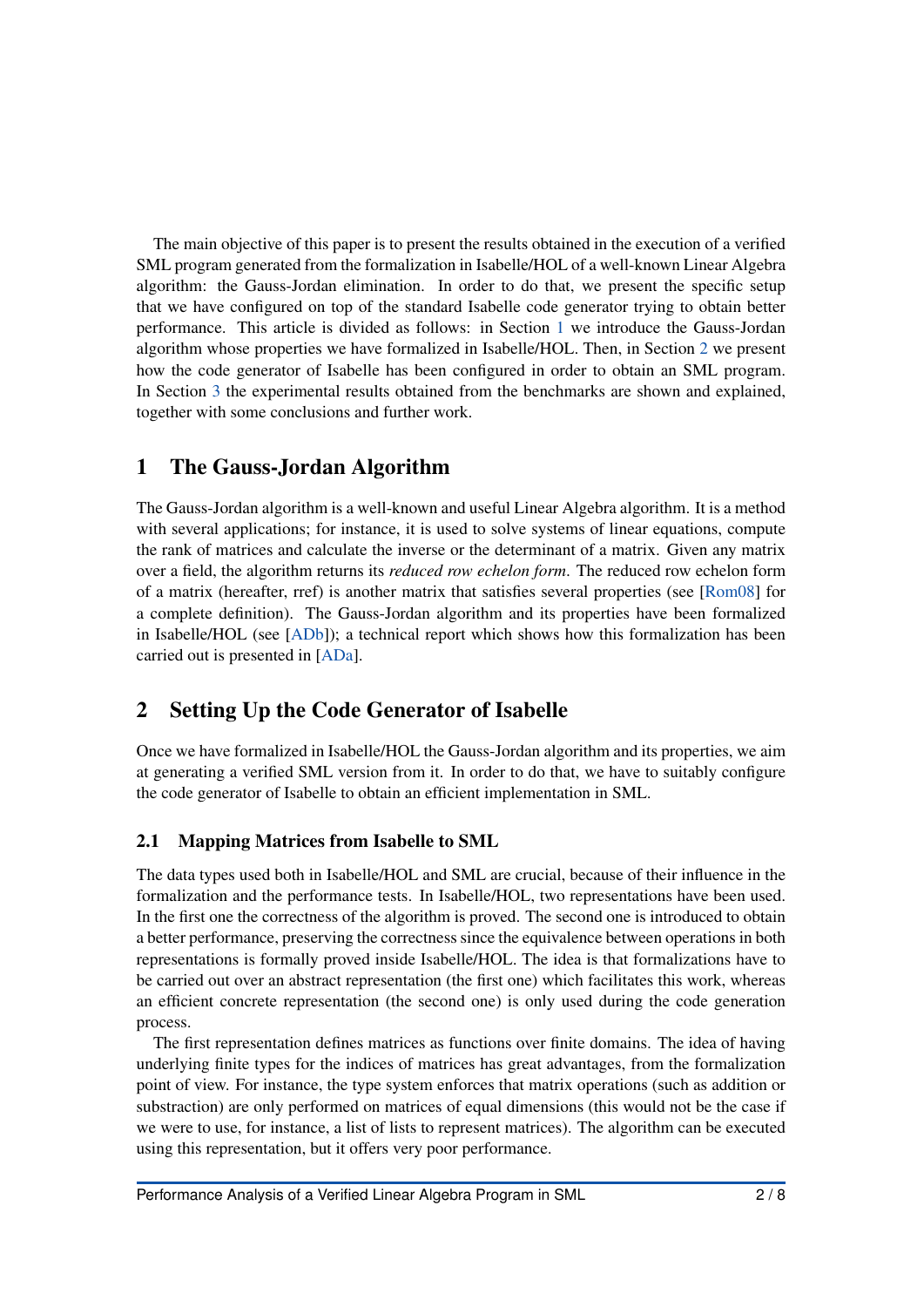The second representation is introduced to solve this performance problem. We have chosen nested *iarrays* (*iarray* stands in the Isabelle library for *inmmutable arrays*, which are represented in the SML Library by the structure *Vector*) to represent matrices. As we will show in Section [3,](#page-3-0) this representation offers a better performance; additionally, it preserves the functional style of operations. This means that the definitions of operations over both representations are rather similar and this makes easier proving the equivalence between an operation in the functional representation of matrices and the corresponding one in the representation with *iarrays*. As we have already said, the Isabelle type *iarray* is implemented by the *Vector* structure of the SML Library. The *Vector* structure defines polymorphic vectors, immutable sequences with constanttime access (*a priori*, more efficient and faster than, for instance, lists of lists).

### 2.2 Mapping Matrices Elements from Isabelle to SML

The Gauss-Jordan algorithm is designed to be carried out over matrices whose elements belong to a field. Now we show how the code generator of Isabelle has been configured to obtain efficient code for executing this algorithm over matrices with elements in  $\mathbb{Z}_2$ , Q or R.

#### 2.2.1 The  $\mathbb{Z}_2$  Implementation

To represent  $\mathbb{Z}_2$  in Isabelle, we have made use of the *bit* type provided in the Isabelle library. We have considered three different alternatives to implement the Isabelle type *bit* in SML:

- 1. Using the *Bool* SML structure (mapping 0 of Isabelle type *bit* to the *false* boolean value of SML and 1 of Isabelle type *bit* to the *true* boolean value of SML).
- 2. Using the *IntInf* SML structure (mapping the *bit* values to the corresponding ones of *IntInf*) implementing the arithmetic operations by *extensional* definitions (by a table).
- 3. Using the *IntInf* SML structure implementing the arithmetic making use of integer operations modulo 2.

We have decided to use the third option. Experimentally, we have checked that a better performance is achieved using the *IntInf* structure than using the *Bool* one (in our case, allocating *IntInf.int* elements in memory is faster). Regarding the implementation of operations, better results have been obtained mapping the Isabelle *bit* operations to *IntInf* operations modulo 2 (a 15% reduction in the execution time compared to using an implementation by a table). Therefore, the code generator of Isabelle has been configured as follows to obtain an efficient representation of  $\mathbb{Z}_2$  and its arithmetic in SML:

```
code_datatype "0::bit" "(1::bit)"
code_type bit (SML "IntInf.int")
code_const "0::bit" (SML "0")
code_const "1::bit" (SML "1")
code\_const "op + :: bit => bit => bit"
  (SML "IntInf.rem ((IntInf.+ ((\_), (\_))), 2)")
code_const "op * :: bit => bit => bit" (SML "IntInf.*(\underline{()}, (\underline{()})")
code_const "op / :: bit => bit => bit" (SML "IntInf.* ((\_), (\_))")
```
Then, in SML a  $\mathbb{Z}_2$  matrix is a nested vector of elements of type *IntInf.int*.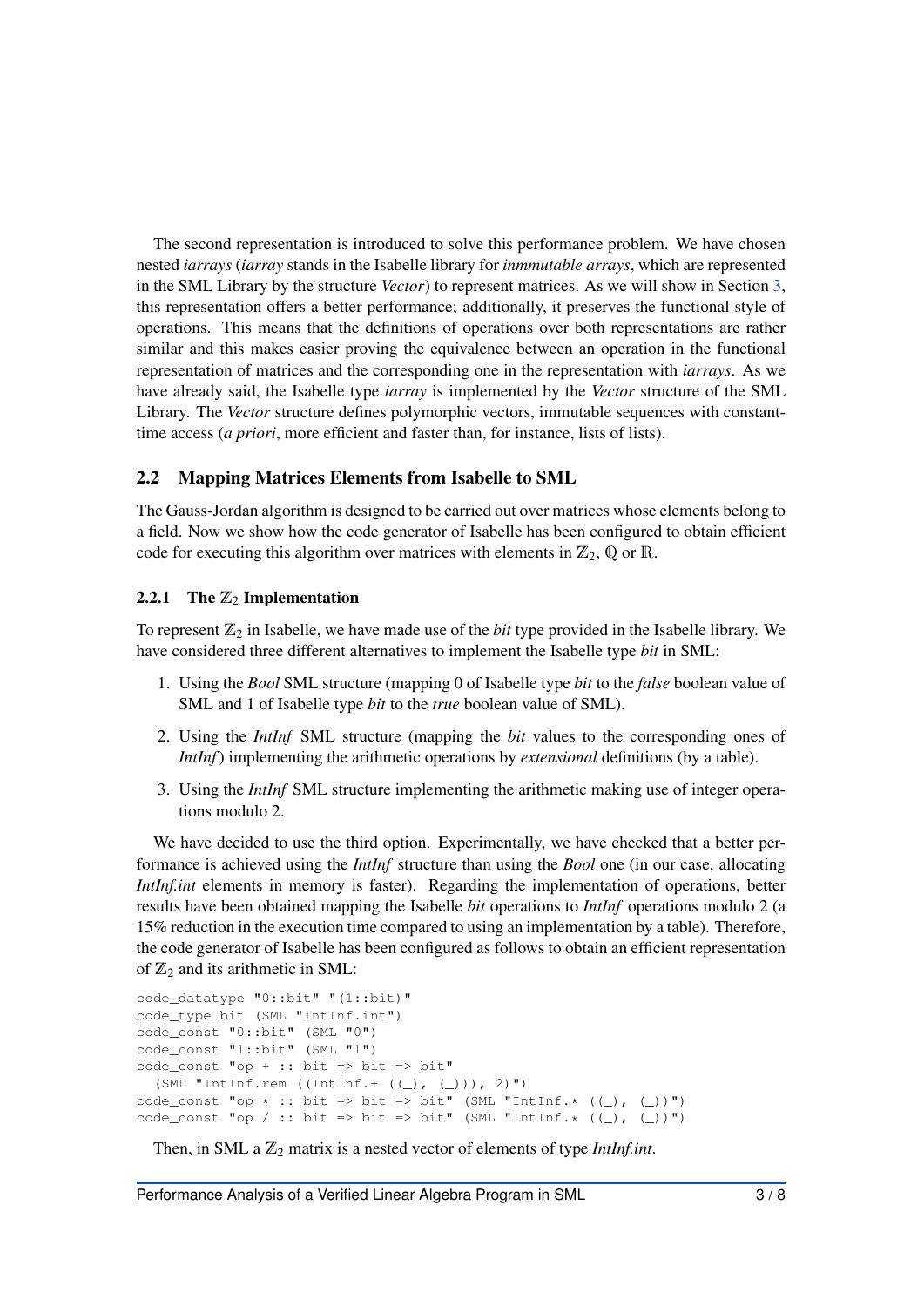#### <span id="page-3-2"></span>2.2.2 The Q Implementation

Q is representated in Isabelle by fractions of elements of type *int*. Without doing any modification in the code generator of Isabelle, a similar data type in SML is obtained (this representation allows to exploit the full arithmetic power of the *IntInf* SML structure, obtaining arbitrary precision):

data type rat = Frct of (IntInf.int \* IntInf.int);

### <span id="page-3-3"></span>2.2.3 The R Implementation

To implement the Isabelle *real* type (R), the Isabelle code generator offers two alternatives: using fractions of integers<sup>[1](#page-3-1)</sup> (obtaining the same performance and precision than in Q because it is the same representation) or serialising it to machine reals in SML (type *Real.real*). This last one is formally inconsistent, but convenient from a performance point of view; as far as one only pretends to carry out computations in the target language (and not bringing them back to Isabelle for proving purposes), the formalization will preserve its soundness.

### 2.3 The Generated Code

Once the data type refinements for both matrices and matrices elements have been formalized in Isabelle, an efficient and certified program can be obtained. We must remark that the code generator of Isabelle allows us to generate stand-alone verified SML programs. In our case, from the Isabelle formalization presented in [\[ADb\]](#page-7-8) we have generated a verified SML program which computes the rank and the rref of a matrix using the Gauss-Jordan algorithm. The exported code takes up 1743 lines (65'8 kb) and it can be downloaded from [\[ADb\]](#page-7-8).

## <span id="page-3-0"></span>3 Time Comparisons

### 3.1 The Benchmarks

The tests have been run on an Intel Core i3-370M Processor (2 cores of 2.4 GHz) with 4GB of RAM and Ubuntu GNU/Linux 11.10. The SML compilers that have been used are Poly/ML (versions 5.2 and 5.5) and MLton 20100608; the benchmarks consisted in computing the rref of randomly generated matrices of different sizes. To enrich the comparison, we will make use of some matrices obtained from neuronal digital images. The total elapsed time in computations is divided into two columns:

- Processing Time: This is the time that the compilers take up to read and process the file with the input matrix.
- Execution time: This is the time that the SML program spends on applying the Gauss-Jordan algorithm and printing the result.

<span id="page-3-1"></span> $1$  By default the code generator of Isabelle will make the implementation this way.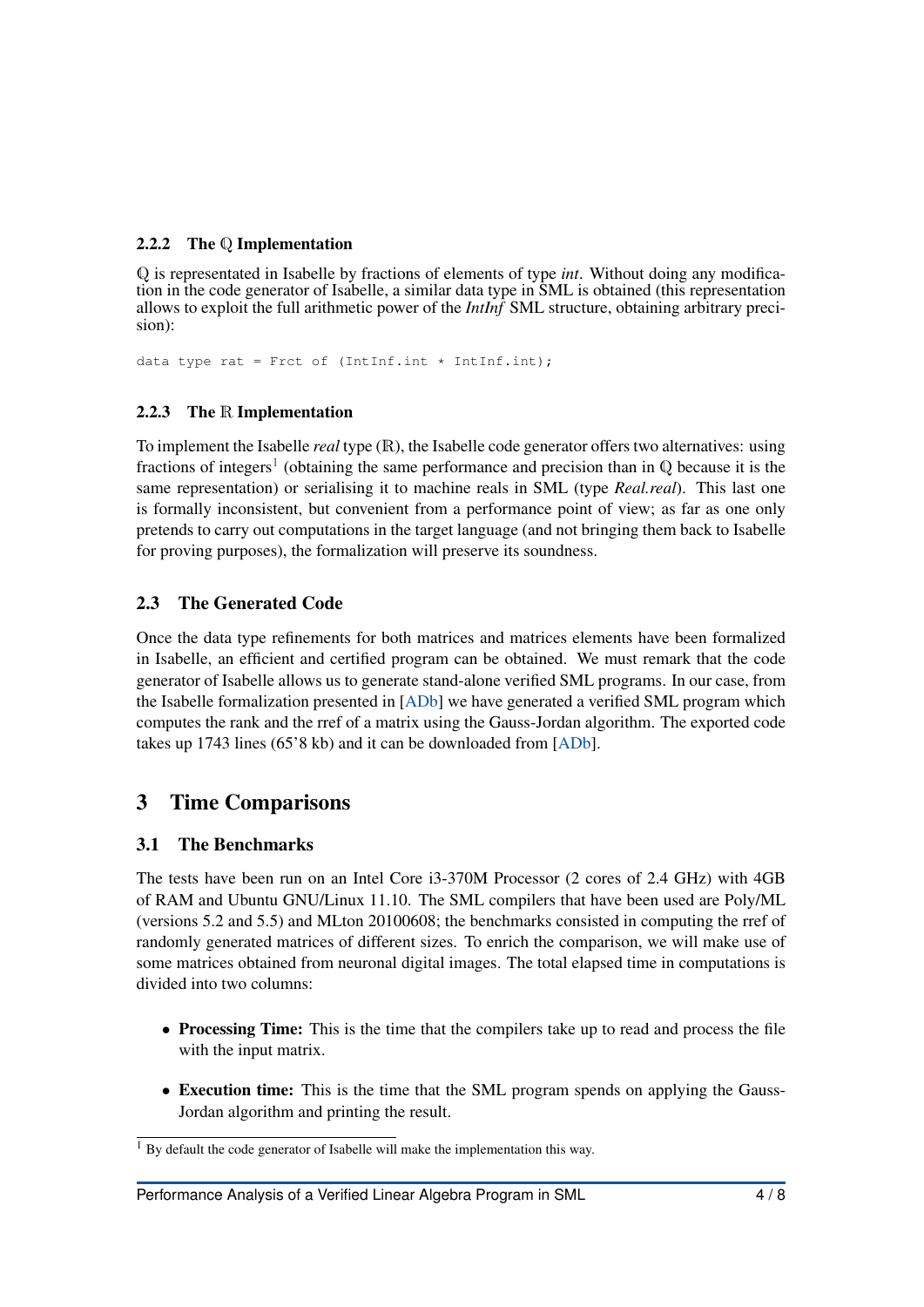#### <span id="page-4-0"></span>3.2 Results Obtained with  $\mathbb{Z}_2$  Matrices

Table [1](#page-5-0) shows that a remarkable performance is achieved in  $\mathbb{Z}_2$  by using Poly/ML. MLton is slower: it increases the processing time without reducing the execution one. Both the processing and the execution times grow following a linear pattern with respect to the number of elements of each matrix using Poly/ML. Moreover, the randomness of the matrices has an influence in the time. For instance, for a  $1024 \times 1024 \mathbb{Z}_2$  matrix generated from a digital image of a neuron (Figure [3.2\)](#page-4-0), the execution time is reduced to half (to 21 seconds, whereas a randomly generated matrix of a similar size takes up 45.1 seconds). This is caused by the presence of numerous zero columns (the SML program is faster because the Gauss-Jordan algorithm doesn't process these zero columns). Thus, it is reasonable to think that if the algorithm is applied to matrices obtained from the *real world*<sup>[2](#page-4-1)</sup>, the execution time (the processing one did not) could be reduced significantly.

#### 3.3 Results Obtained with Q Matrices

Table [2](#page-6-0) shows the results obtained for matrices whose elements belong to Q. In this case MLton is faster than Poly/ML: it reduces the execution time with a moderate increment of the processing time. Times also grow in the same linear pattern with respect to the number of elements of each matrix in both SML compilers.

The implementation for Q matrices explained in Section [2.2.2](#page-3-2) allows arbitrary precision, at the expense of a slower performance. It can be noted that most of the computing time of Q matrices is spent on the integer arithmetic. Profiling the computation of the rref of a  $70 \times 70$  rational matrix, one can see that the algorithm spends most of the time on performing integer divisions (functions *bigRem*, *bigQuot* and *bigDivMod*), related to the concrete representation of elements of Q, whereas matrices operations (*plus iarray*, *mult iarray*) take up minor times.



Figure 1: Digital image  $(1024 \times 1024 \text{ px.})$  of a neuron.

| 18.39 seconds of CPU time (0.54 seconds GC) |     |                    |
|---------------------------------------------|-----|--------------------|
| function                                    | cur | raw                |
|                                             |     |                    |
| Primitive. IntInf.bigRem                    |     | $29.6%$ $(5.61s)$  |
| Primitive.IntInf.bigOuot                    |     | 24.9% (4.71s)      |
| Primitive.IntInf.biqDivMod                  |     | $13.0\%$ $(2.47s)$ |
| Primitive.IntInf.make                       |     | $9.0\%$ $(1.71s)$  |
| GJ_GENERATED_CODE.plus_iarray.fn            |     | $0.1\$ $(0.01s)$   |
| GJ_GENERATED_CODE.mult_iarray.fn            |     | $0.1$ % $(0.01s)$  |

#### 3.4 Results Obtained with R Matrices

In Section [2.2.3](#page-3-3) we have presented two possible implementations for the Isabelle type *real*: using fractions of integers or using machine numbers (type *Real.real* in SML). The first representation

<span id="page-4-1"></span><sup>&</sup>lt;sup>2</sup> *Real world* matrices usually present repetitions or patterns which increase the computing performance.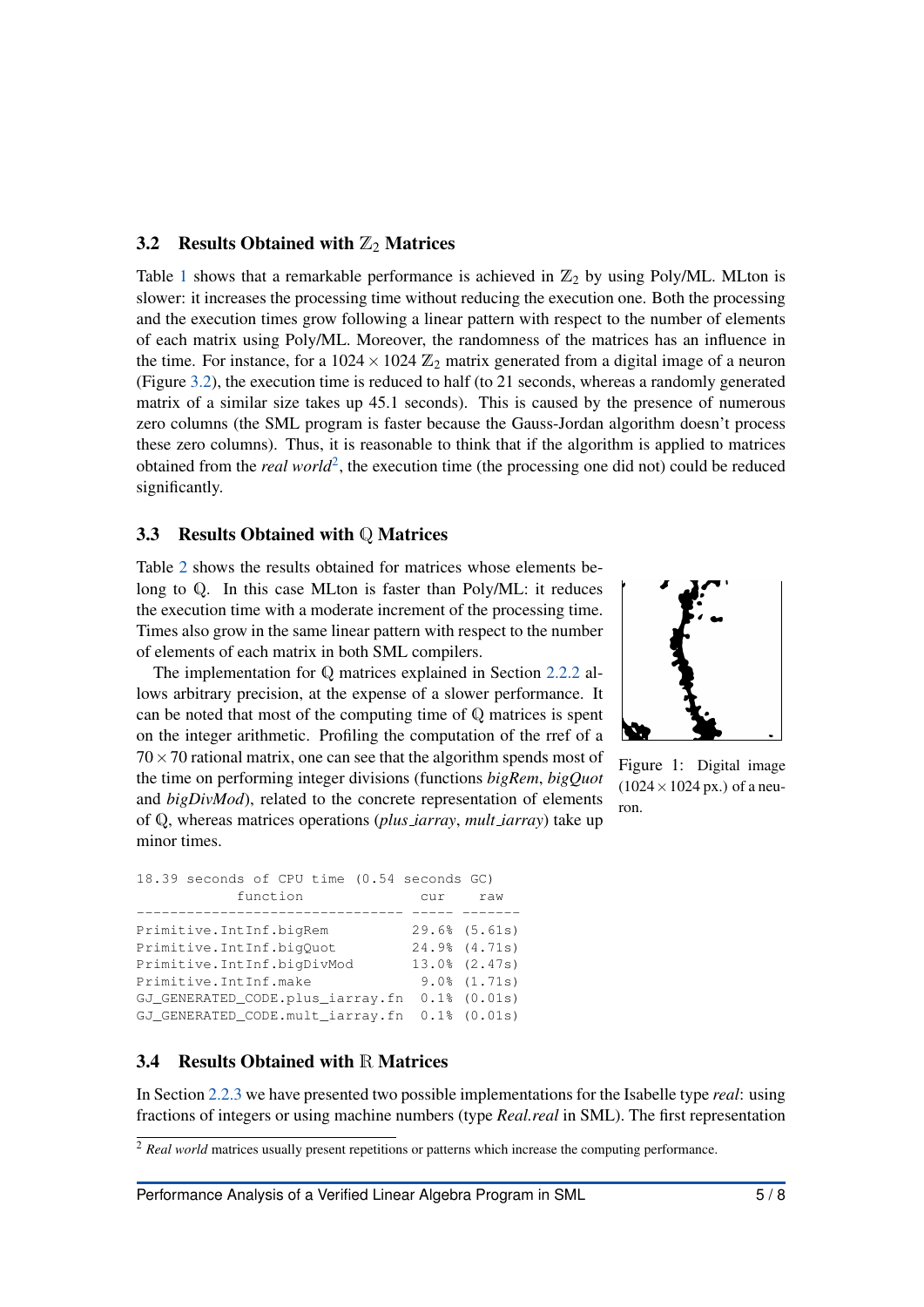<span id="page-5-0"></span>

| $\mathbb{Z}_2$ matrices |                |                  |                |                  |
|-------------------------|----------------|------------------|----------------|------------------|
|                         | Poly/ML        |                  | <b>MLton</b>   |                  |
| <b>Size</b>             | Processing     | <b>Execution</b> | Processing     | <b>Execution</b> |
| (n)                     | Time (seconds) | Time (seconds)   | Time (seconds) | Time (seconds)   |
| 50                      | 0.0            | 0.0              | 0.8            | 0.0              |
| 100                     | 0.3            | 0.0              | 4.0            | 0.1              |
| 150                     | 0.6            | 0.1              | 16.3           | 0.3              |
| 200                     | 1.0            | 0.3              | 54.6           | 0.6              |
| 250                     | 1.6            | 0.7              | 124.7          | 1.3              |
| 300                     | 2.2            | 1.2              | 262.9          | 2.2              |
| 350                     | 3.0            | 1.9              | 480.4          | 3.5              |
| 400                     | 4.6            | 2.9              | 809.2          | 5.2              |
| 500                     | 7.3            | 6.1              |                |                  |
| 600                     | 10.6           | 9.8              |                |                  |
| 800                     | 19.8           | 24.1             |                |                  |
| 1000                    | 31.8           | 45.1             |                |                  |
| 1200                    | 53.7           | 79.7             |                |                  |
| 1400                    | 65.6           | 143.0            |                |                  |
| 1600                    | 107.0          | 200.5            |                |                  |

Table 1: Elapsed time (in seconds) to process randomly generated  $(\mathbb{Z}_2)^{n \times n}$  matrices and computing their corresponding rrefs using the Gauss-Jordan algorithm with Poly/ML 5.5 and MLton 20100608.

is the same as the one chosen for Q matrices, so the results are the same as the ones presented in Table [2.](#page-6-0) The results for the second representation are presented in Table [3.](#page-6-1)

MLton is faster than Poly/ML executing the program, although at the expense of a huge increment in the processing time. In addition, it is easy to see that R matrices implemented using machine numbers have a better performance than Q ones (or R matrices whose elements have been implemented as fractions of integers). For instance, for the same  $100 \times 100$  matrix, in Q takes up 200.9 seconds using Poly/ML and 84.1 using MLton, whereas in R is almost immediate using Poly/ML. Nevertheless, operations involving Q matrices have arbitrary precision (because integer arithmetic is used) and, on the contrary, some precision errors could appear working with R matrices due to the implementation of floating-point numbers. The user can decide which serialisation of the Isabelle *real* type fits better for matrices elements in each use case, according to the size of the input matrix and the required precision.

#### 3.5 Conclusions and Further Work

We have presented the results obtained in the execution of a verified SML program generated from the formalization in Isabelle/HOL of a well-known Linear Algebra algorithm. We must remark that the main objective of this work is to experiment in order to get better performance. In our opinion, we have achieved a verified SML code to compute the rref of matrices using the Gauss-Jordan algorithm with a remarkable performance. Taking a quick look at Tables [1,](#page-5-0) [2](#page-6-0) and [3,](#page-6-1) it can be checked that the processing and execution times grow following a linear pattern with respect to the number of elements of each matrix. In general, the execution limits will be determined by the memory and not by the time (as it can be seen in Table [3\)](#page-6-1). Another remarkable fact is that MLton, despide being an "optimized SML compiler", does not outperform Poly/ML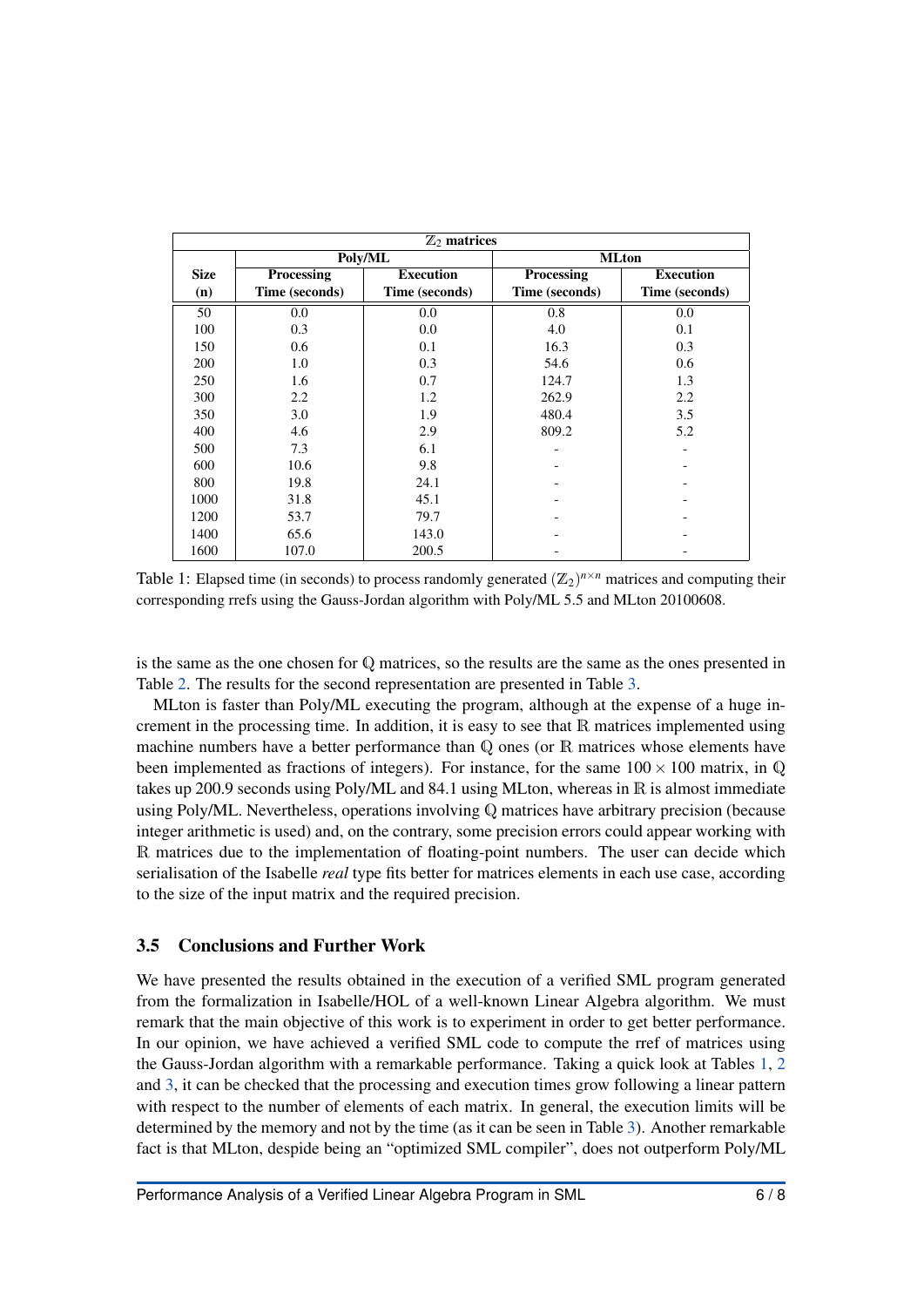<span id="page-6-0"></span>

| <b>Rational matrices</b> |                |                  |                   |                  |  |
|--------------------------|----------------|------------------|-------------------|------------------|--|
|                          | Poly/ML        |                  | <b>MLton</b>      |                  |  |
| <b>Size</b>              | Processing     | <b>Execution</b> | <b>Processing</b> | <b>Execution</b> |  |
| (n)                      | Time (seconds) | Time (seconds)   | Time (seconds)    | Time (seconds)   |  |
| 10                       | 0.0            | 0.0              | 0.2               | 0.0              |  |
| 20                       | 0.0            | 0.2              | 0.3               | 0.0              |  |
| 30                       | 0.0            | 1.0              | 0.6               | 0.5              |  |
| 40                       | 0.1            | 3.7              | 0.9               | 1.5              |  |
| 50                       | 0.1            | 10.2             | 1.4               | 4.5              |  |
| 60                       | 0.2            | 22.7             | 1.9               | 9.6              |  |
| 70                       | 0.3            | 43.0             | 2.7               | 18.4             |  |
| 80                       | 0.5            | 77.0             | 3.5               | 32.7             |  |
| 90                       | 0.6            | 126.9            | 4.5               | 54.1             |  |
| 100                      | 0.7            | 200.9            | 6.0               | 84.1             |  |

Table 2: Elapsed time (in seconds) to process random  $\mathbb{Q}^{n \times n}$  matrices (with elements between -10 and 10) and computing their rrefs using the Gauss-Jordan algorithm with Poly/ML 5.5 and MLton 20100608.

<span id="page-6-1"></span>

| <b>Real matrices</b> |                           |                  |                |                  |
|----------------------|---------------------------|------------------|----------------|------------------|
|                      | Poly/ML                   |                  | <b>MLton</b>   |                  |
| <b>Size</b>          | <b>Processing Time</b>    | <b>Execution</b> | Processing     | <b>Execution</b> |
| (n)                  | (seconds)                 | Time (seconds)   | Time (seconds) | Time (seconds)   |
| 10                   | 0.0                       | 0.0              | 0.8            | 0.0              |
| 20                   | 0.0                       | 0.0              | 2.5            | 0.0              |
| 30                   | 0.0                       | 0.0              | 6.4            | 0.0              |
| 40                   | 0.1                       | 0.0              | 13.8           | 0.0              |
| 60                   | 0.2                       | 0.0              | 56.9           | 0.0              |
| 80                   | 0.3                       | 0.0              | 164.3          | 0.0              |
| 100                  | 0.6                       | 0.2              | 361.6          | 0.1              |
| 200                  | 3.7                       | 0.7              | 9145.4         | 0.5              |
| 300                  | 9.6                       | 2.4              |                | -                |
| 400                  | 20.3                      | 5.9              |                |                  |
| 500                  | 37.3                      | 10.2             |                |                  |
| 600                  | 65.8                      | 20.5             |                |                  |
| 700                  | 98.6                      | 44.4             |                |                  |
| 800                  | <b>Segmentation Fault</b> |                  |                |                  |

Table 3: Elapsed time (in seconds) to process random  $\mathbb{R}^{n \times n}$  matrices (with elements between -10 and 10) and computing their rrefs using the Gauss-Jordan algorithm with Poly/ML 5.2 and MLton 20100608.

significantly; the experimental results show that Poly/ML works quite well computing the rref of  $\mathbb{Z}_2$  and R matrices. In fact, MLton needs a lot of time to process those matrices and it doesn't achieve a reduction of the execution times that Poly/ML take up (see Table [1](#page-5-0) and Table [3\)](#page-6-1). Nevertheless, an improvement on the performance is obtained working in MLton with Q matrices: the time is reduced to half (see Table [2\)](#page-6-0). As it was expected, scientific computational commercial software obtains better performance than our SML program. For instance, *Mathematica 7* takes up 0.25 seconds in computing the rref of a  $100 \times 100$  matrix with rational elements between -10 and 10, whereas our SML program takes up 84.1 seconds using MLton (both of them with exact arithmetic, see Table [2\)](#page-6-0). Moreover, *Mathematica* 7 takes up 109.14 seconds for a  $500 \times 500$